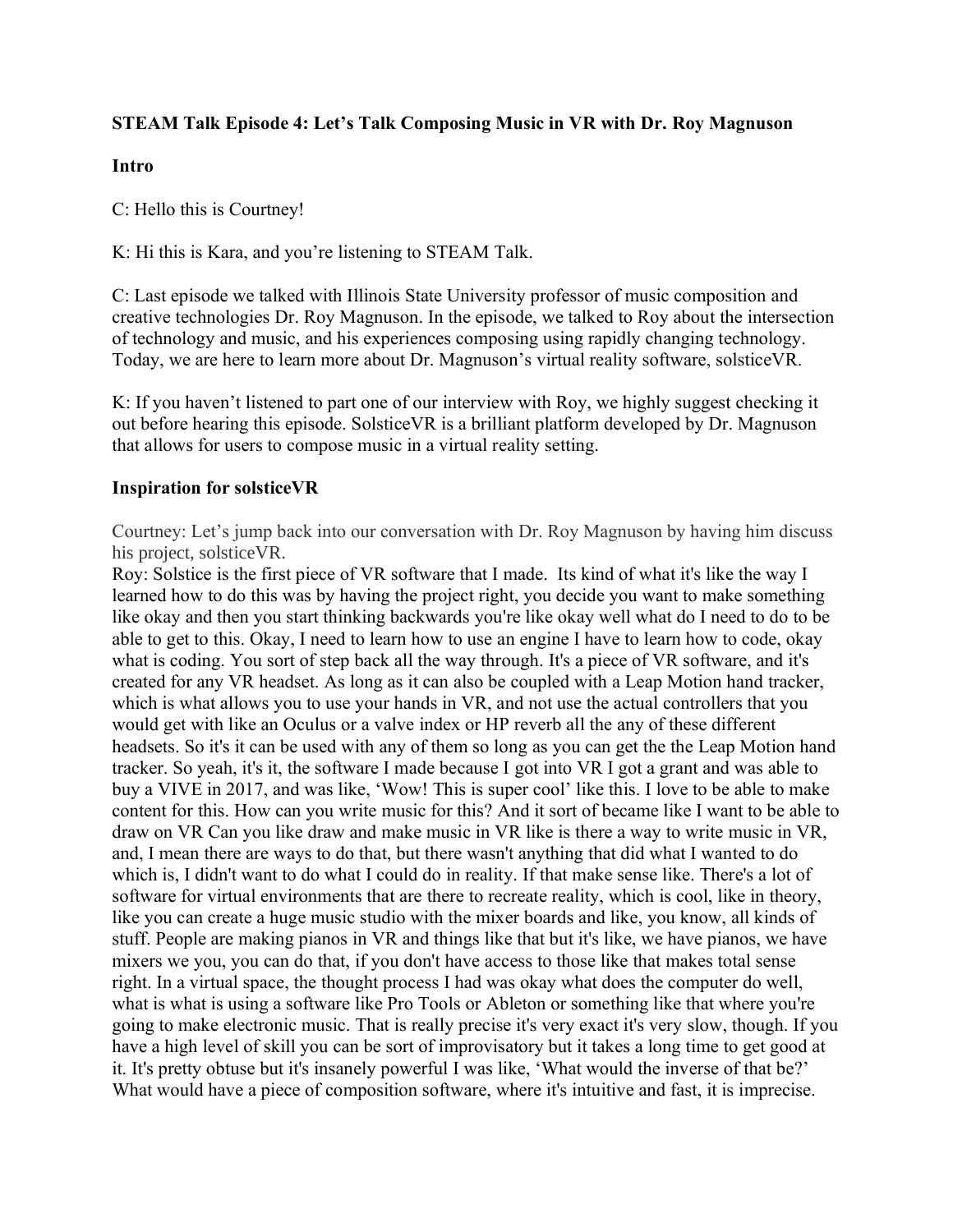It's like childish, in a way, and it's not overwhelming because there's like, you know, all these sliders and nobs and stuff. It's just do these things here. Like it becomes very like driven it kind of pulls you through the experience. And that's, that's what it became. It became this, it's a 3d environment where you can go into VR, you can bring in your own custom audio and manipulate it. And in so doing, you're engaging with the sort of like 3d audio engine that the game engine provides where you get spatial audio, in the same way that if you were playing a video game you hear birds flying by you or something right. You can do that, and engage with that. You also have physics so you can throw sound and bounce sound and like do all kinds of, like, sort of weird mixed metaphors like you can make sound sticky, or bouncy by like having it ricochet around and change Doppler levels like you make a sound really bouncy and you throw it against the wall and it ricochets around the room and it's like, you know, creating all these Doppler effects like a train going by so it's pitch shifting and, you know, all kinds of stuff where that like that idea right if you want to generate that sound. That's, you can do that in a traditional, you know, Audio Workstation but it's like, time consuming like that takes some time in solstice, it's like you pick up a thing and hit it with your hand. And that that was my goal, like to figure out how to create an inverse, like this, this sort of like supplemental thing where most of what you do is terrible. It's just like, it's improvisatory it's like a sandbox like a little kid just making stuff. But every once in a while, you make something in it, that can't be made anywhere else. And it's like that 5% or so, is, is really like novel, it's like that, you can't, you can't experience that anywhere else and you can't make it anywhere else. So that was the goal, and that's that's kind of what the software ended up being.

#### **Swimming in Sound – Unique elements in solsticeVR**

C: Sounds like it's so cool at giving physicality to sound like, Oh, it sounds so fun! R: Yeah, It's weird. It's really, it's weird. You don't think about interacting with sound that way until you try it. One of the really powerful things about virtual reality is that it makes you ask questions. I never I never thought sound can be bouncy and heavy but what if this now could happen. And the reality is it either already can using the software or combination of software and existing like technology, or it's going to be. It's in development. What if sound can literally hit you, it's, like, not a metaphor, it's not like the wave of sound from the group hit me it's like know what is it like you felt it and you use haptics and chest things and like you're you feel it pushing on you and what can that do for a musical experience or what can I do for emotional response or how can we use that to treat anxiety or to test like, any number of I mean it's just there's so many cool applications.

K: It's almost like swimming and sound like how you describe how you described it the sources VR is almost like you're sitting and swimming in sound.

R: Yeah, it's really immersive, it's like, it is like that. One of the things that you don't experience until you throw a headset on, or you can actually listen to the recordings that people have done with the software. If you listen with headphones. You can hear it because it's recorded in the sort of like 360 audio. What will you don't notice is until you do it is that if you place a sound like in front of you and you turn around, it sounds like it's behind you. Right, because it's using positional audio and the spatial audio so that it's what VR does it creates this like immersion. It's really there and you're really here, and the power of that is like that if you, you know, throw a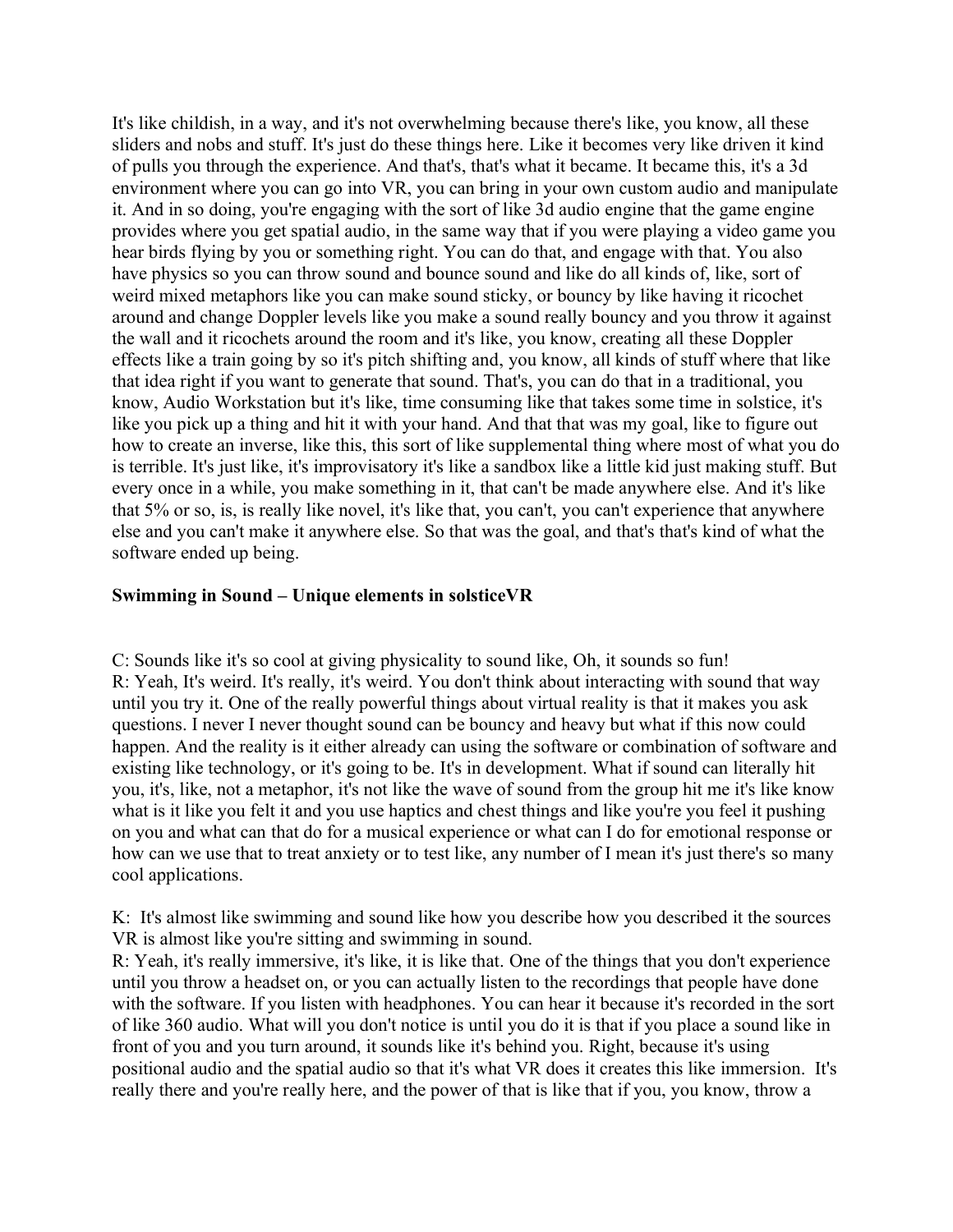bunch of sounds around, and listen to them and start spinning around or crawling around on the ground, you're mixing. Like, that's what you're doing to creating a mix. And it's very physical and it becomes this almost like dance kind of thing, which is again sort of childish and silly but also totally different. I mean it's there's so many like applications for it to do things that are either difficult in another environment, and easy here or just like totally new.

### **Developing solsticeVR**

Kara: You wanted to create this alternative kind of space. What initially got you thinking VR is the space for the new space for composing?

R: Yeah, so totally honest, I got two \$500 grants internal grants at ISU as a faculty member and I was like, I want to buy a VR headset, I was like this would be awesome. I just would love to have access to. A lot of things start like guys just like you just said something really intrigues you. And I think that's partly why grants like that exist like there's just follow your bliss man like go see what is out there and how can you utilize it. I didn't really know anything about it I had done like one of those VR things where you put your phone in and it's like this is pretty cool. And it wasn't until I got a VIVE. And it was like running it on my system that really should not have been running it like you know it's like, barely, barely running the experience. And I was like sitting in this environment that someone had made, they just made like a place where you go hang out, and there was no music, there's some ambient sound like waves. And I thought, oh my god like I want to write music for this, like I want to write like music for this moment this space like it is so cool to be able to go to places and listen and have the visual sort of thing happen too. And that's that's when it kind of hit me, but it wasn't actually I had no experience, I thought it would be fun. And I knew it was new and emerging and people seem to be really excited about it but I didn't really have a plan, I guess the honest truth.

C: I love that honest truth I think that's a really fun kind of funny you don't really think about often that maybe people don't always have plans when they set out to make something new, you know, they just want to do something new.

R: Yeah, And I think it's it's beholden to the person, the responsibility of having access to that kind of funding to that sort of like opportunity is to push yourself.

Kara: So, you tried out this VR and you're in this space with waves and you kind of thought, I could compose music in this space. So, take me from that to your next step to start this project. What were the early steps that you took to become a VR software designer?

Roy: Yeah. Um, Like, I Googled it. [everyone laughs] I was like, 'How do you make VR?" Kara: Yes

Roy: Like I honestly liked it because I I talked to some of my colleagues. We were at a meeting with Rose Marshack who's now the director of creative technologies and Rick Valentin, and Kristin Carlson, who are all other faculty members in create technologies about their backgrounds in VR and they all have some like similar like they've done some stuff and Rose has

a long history with it. And I was just like, what do you do, like, and they give me some like direction, like you know general stuff. Which was really helpful. I could just like, Yeah, can you narrow the scope, I googled like how do you make VR. And, and it comes up with, Okay, well, you have some options like,

Courtney: Yeah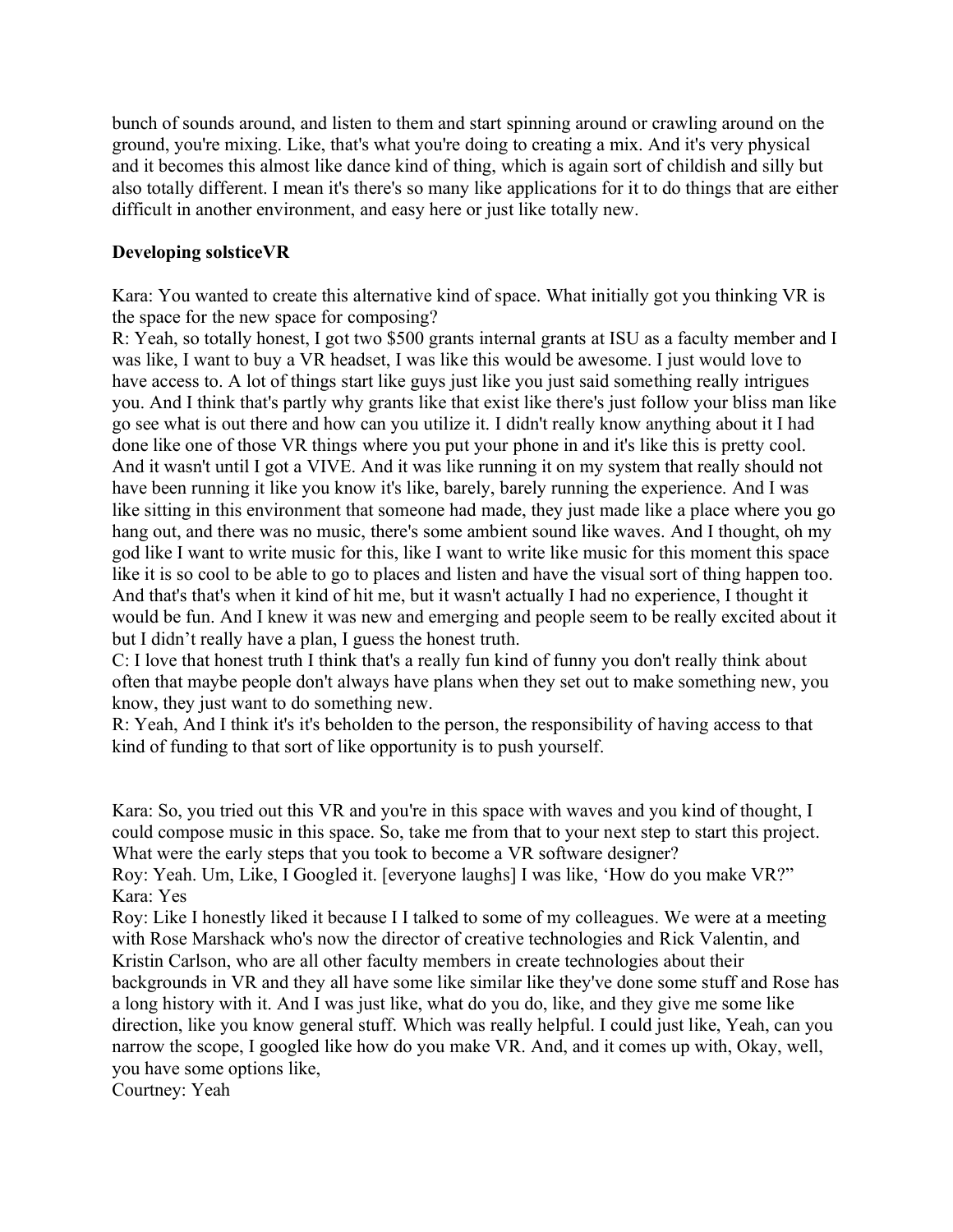Roy: You can do boxed things like there's some experiences where people have made authoring software where you can do it without learning, all the nitty gritty, and that didn't appeal to me because I wanted to build it, like I want to really make this I want to, I don't want to, you know, just do, do it halfway. And then it's just, okay, you need to learn a game engine and pick one, and at that point on, Unity was easier. That's basically what everyone said, I was like, 'Okay cool. I'll do that.' You know Unreal is the other option really and. And then once you get into the game engine it's like, what, what is this like it's like, it's it's really overwhelming if you jump in for the first time because every single element of it is a job, it's someone's career. Lighting like digital lighting that's a career, like that something that someone does. And you have to learn how to do it like do it you have to be great I'd be going to know how to do it well enough that you aren't going to break anything, and it's going to function. Yeah, and then I started taking up classes which are like Coursera classes online with kids probably. I was taking classes, like how to make games, basically didn't it was just learning how to code in C sharp, which is the language for Unity and just learn the interface and like how to model. I took a blender class like just insistent I was like addicted to these like classes or just keep joining them and when they're on sale they're like \$11 or something like you just buy it when it's on sale and jump in. Courtney: Yeah

Roy: Because the knowledge is basically free, like that's the cool thing about the world we live in now is that it's you know 11 bucks but if you have the internet, it's. That's a pretty good bargain, man, to get all the knowledge you need. And then, yeah, so it was just time that I was doing these things. Coincidentally, when you know we had a one-year-old and a three-year-old, so like this was, I would sleep from like nine to two and wake up and do a bottle with the kid or like put a kid to bed again and then take classes from two to five.

Courtney: Wow.

Roy: Basically, most days. And it was just. In hindsight, it's like I don't know how I did that. Courtney: Hanging by a thread.

Roy: Yeah. The difference between the difference between 34 and 38 is extreme. [Everyone laughs]. And like I can't, I can't do it anymore.

Courtney: Crossed a threshold.

Roy: Yeah. Oh man, it's like you fall off a cliff and some point like it feels so much older. The pandemic has probably not been good either [everyone laughs].

Courtney: Oh, Yeah. I hadn't considered that

Roy: Yeah, I just feel older now. Yeah but you know i still wake up really early I'll get up at three or four sometimes but just like the grind to do that I don't know if I could do it again but that's what it was. It was that for a year. Like honestly I taught a class. A year after that. So I started those in the fall I had a rough demo something that showed my those people Rose and Rick and Kristin. Aaron Polucci the people in CTK in December. So I started in October I showed them something really rough in December. And they said, 'Do you want to teach a class on this?' I was like, 'What, okay,' it's like, but it was a year later I asked them that Courtney: Can I also take the class while I teach it? [everyone laughs]

Roy: It was, it was a year later so I had like nine months basically to figure out what I was doing. Courtney: That's a lot of time.

Roy: Yeah it is. And that's the thing like it seems like that a lot of times it's just work, it's just you break it up and I had a few like sort of existential meltdowns in there but like, like what am I doing, like, kind of thing. but you just you, you break it up you learn the components you build the syllabus, you figure out how you're going to learn each thing. And then you just grind it out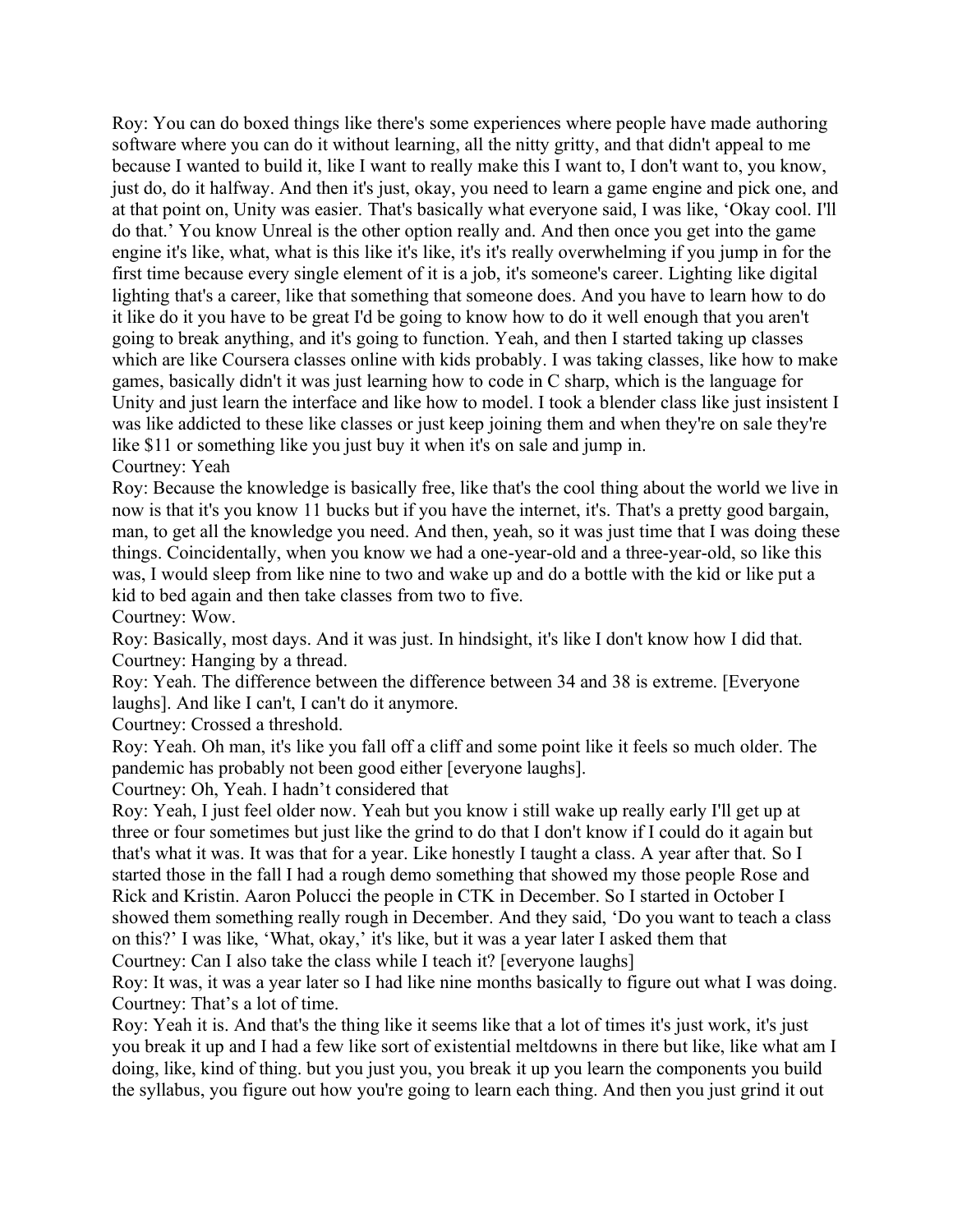and. Yeah, so that's how I started and then my first piece of software I released, like a really early version of it in 2019, so it was after I taught that class in the fall. It's coming out with something that looked kind of like what it is now. Courtney: Cool

#### **Failures along the way**

Kara: I was reading the *Redbird Scholar* article about Solstice and they talked about experimenting and like all the failures. Can you talk about how those failures like helped in the development of the software itself?

Roy: Yeah, it was. I mean it's really painful. Especially in the place as I was as a young parent. Like time is so precious. Because you just don't have personal time, really. And I still don't, really. You always want spend time with them but it's it's really hard to carve out, creative time in blocks right like you have three hours like that's insane to me right now. So, yeah, so the failure is necessary because you learn like you have to try stuff. And then you have to figure out what you did wrong. So, I started building versions of what ended up being Solstice that I probably put 150 hours in or so and they I just broke them at some point like I just couldn't figure out what I did wrong like the code was broken. There are things I could probably fix now. Knowing enough about Unity and development but at that point, I just basically had to close it and open a new version, and just think what can I salvage like and you try to salvage some code maybe but you realize the codes probably not efficient or, or something or you're like for me a big part was like, making things performative, like, so can the software run smoothly. And for VR that's really important because it is not performative, it gets very nauseating, because if it's if it's not smooth, then the immersion breaks, and you start getting these like flickering like stuttering and then it you can make it really sick, actually, like, So really early versions were just like vomit inducing, basically. Now, in hindsight, it's great, I'm teaching my students, it's like don't do these things were just on Wednesday talking about lighting science like you can't do this and here's why. You know, three years ago when I was doing this I had 50 real time lights and like you just can't do that in VR like it's not going to happen. even though it seems intuitive when you're designing it. So there's a lot of that. And just building stuff and then having the discipline to say this isn't actually what I wanted to do. There's a great quote by the writer Annie Dillard about like the creative process and paraphrasing it's just like, you start with this image and this vision for the piece, whatever you're doing. And over time, it just distorts, and it's just forgotten, and what you have at the end is like something else and it's like, it's like, it's like you just have this thing. And the way that you get around that is the iteration, and like discipline to rip things down, and to look at a brick wall that you made and say it's a little crooked knock it down and like redo it again and again. So, yeah, that the failure was rebuilding the wall, and it wasn't until like I had done it enough that I've learned enough about the process that I could make something that was stable and intuitive and fairly creative, novel. That was the overlap and it took 18 months, and it was a long time.

Kara: Yeah, how many different times did you kind of have to hit the restart button? Roy: Probably five versions of it. I think probably, of like things that I could point to and say like this is a, we started here, right, and you can see like basic principles here to here's the thing, you know finished. And it was. It's hard, like it was a long time. And they're one of the other challenges. We talked about this earlier is that the technology changes so quickly. In that, if you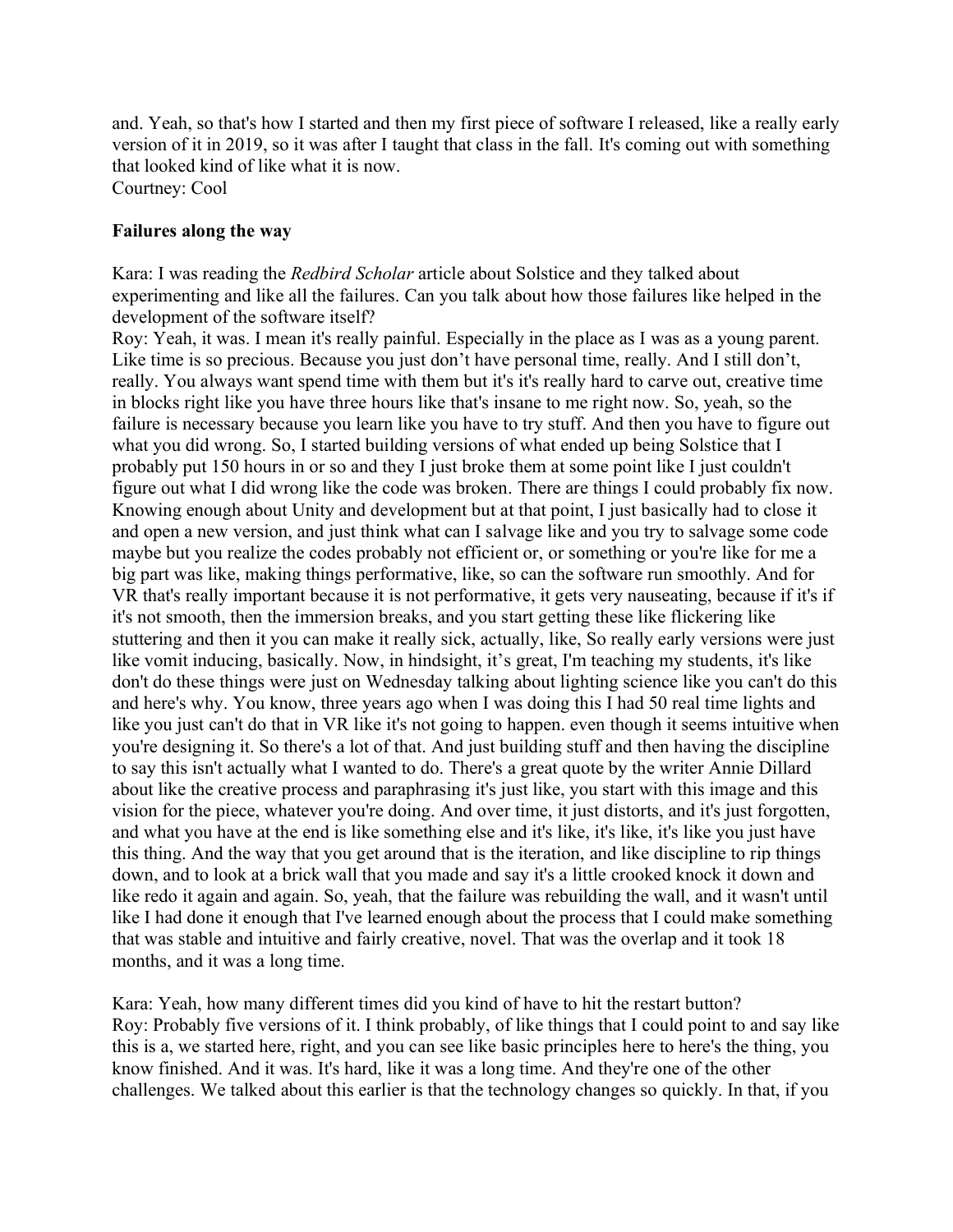start developing strictly for the hardware that is available now. Unless you are literally getting it the day comes out by the time you're done with the software, it's out of date. Like, so like you need to this is what I realized, you have to create flexible sort of versatile, like software that can be transformed and like transition to other platforms. That's fairly agnostic based on like whatever system you want to go to. So, yeah, that was also a challenge because like I switched from the leap from the HTC VIVE to Oculus platform like changing all that was a thing, but it's because the technology was so much better than when I started. Yeah, it sounds really bad but it's like. On the flip side, it's like, there was a lot of sadness like it was a lot of, existential like, Oh my gosh. Like, I'm like a music Professor like what are you doing in your office and trying to explain it to people and not make it sound like I was wasting my time, like I definitely felt like when it early on I was talking to my colleagues and music about it, like what are you doing, what, what is going on. And luckily my director at the time, Steve Parsons was like, Great He was just like, Yeah man, sounds cool. Like just follow your bliss man. And, but like there was a lot of like what am I doing, like, what, like if this would be life would be a lot easier if you stop doing this, and you just started writing music, because you know how to do that but again I don't think that's the point. I think the point is to to constantly have to learn.

#### **The interface and sounds of solsticeVR**

Kara: I was on your solsticeVR website earlier today, and I was watching a video with like, going into a cave and different soundscapes, there is rain and snow. Walk us through like what is the experience inside of the VR space?

Roy: Yeah. So there are two different ways to interact with it, there's a traditional way that you interact on your computer so there's actually a menu system, where you can enter in your sounds you can set up your, your world, wherever you want to be so you log you load in mp3s, or WAV files like audio files that you want to be able to bring into VR, and you can change all kinds of parameters and stuff. And that's the strictly like a UI system like you would see in any, any software right it's on your screen. And then you can hide that and put on a headset and what, then what happens is you go into this void space. So it's the starting area where you look around, and you can see there's like this cave modeled and there's a rain sort of area and like a snowy area off in the distance, you know like, that's kind of cool. And as you sort of look around you look at your hands, and menus appear and you can touch them. You have menus on your hands, and you can touch things at once it's like scenes. Click on scenes and you look over in a menu pops up and says where you want to go, say cave, snow, rain, these are very like so like paradigms I got, I was very interested in just having like these concept kind of things. Let's see what cave is and you hit the button and it like transports you to this cave was really dark but reverberous, you know space where you can then bring yourselves and they're really reverberate an echo IE and it sounds very, you know, so what is what we would call it like acoustically. But then there are other spaces the rain one, you know has ambience literally as rain sound and you can toggle that on and off. There also little like AIs is that run around that you can put sound on which are kind of fun, and they like will run around you and it creates like crowd noise or something. And that that environment has a different acoustic profile. So if you want to write music with a different acoustic profile you go there, and then the snow one. Similarly, it has a different profile it's really dry. So, it has the sound that if you've got outside after get like a foot of snow. Right and everything is dead, like you can clap and it doesn't echo like the snow is absorbing all the sound. It's very similar feeling to that so your, your music sounds very different. So if you want to write,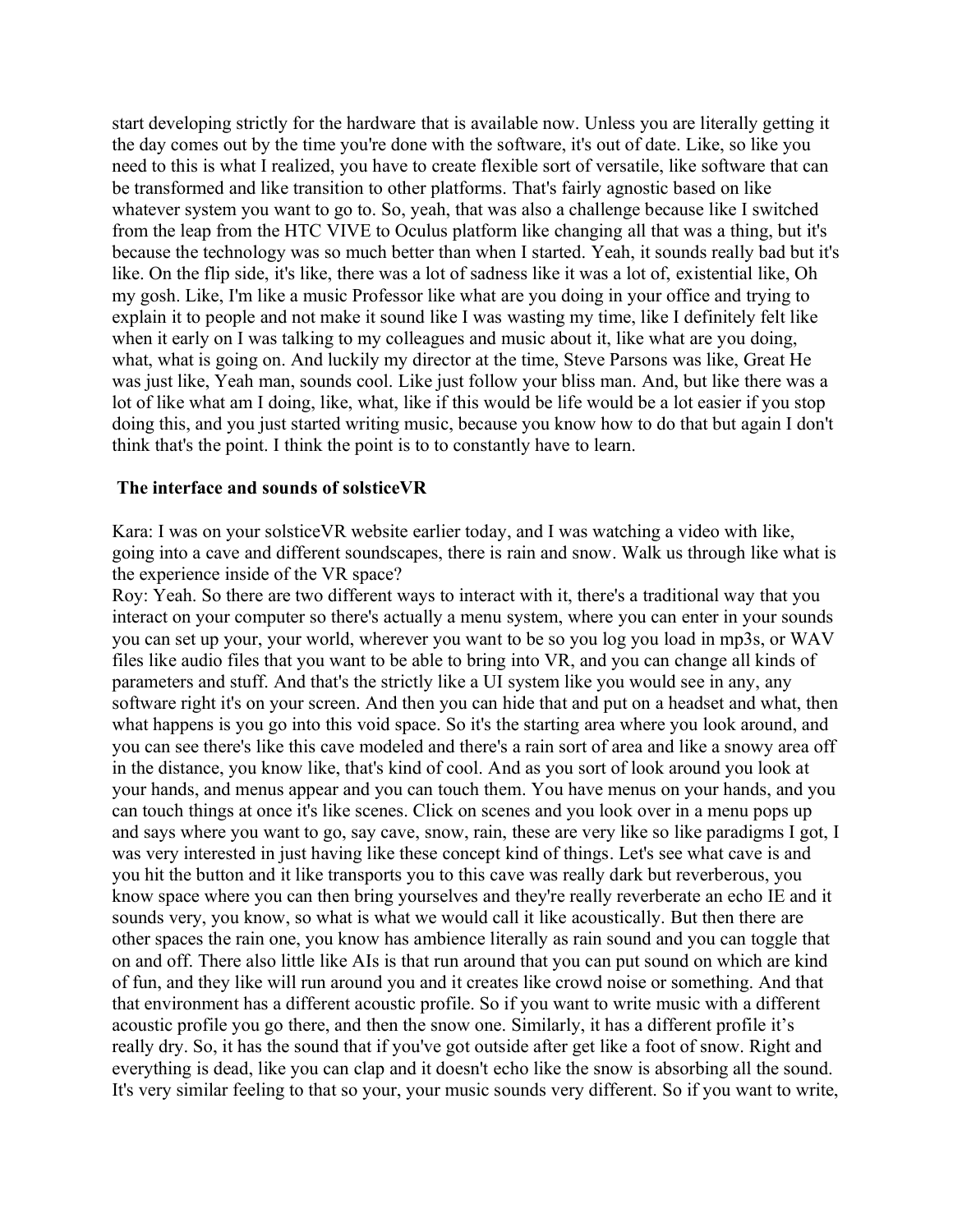you know really dry present music you use that environment. And you can freely move between them. So if you want to transition between what environment to dry, you just switch, snow to rain, snow to cave and, Yeah, you just play around playing the, the, all of the sounds and the menus everything that you can control is persistent across all of the environments. So what's changing is the world around you, and you are stationary which is a really important concept for VR, I think that you are in control you never change. You as the person you are, you are there. Their VR environments and experiences where that is not the case. And some people really enjoy those, they're really disorienting like you flip upside down, but your body does not. That makes me want to lie down I'm like I like I immediately and queasy like from doing Yeah. But, yeah, it's really disorienting and just watch people do this you're like, how is your brain doing that. But for me, what I found really satisfying is like that, you manipulate the world but you It's you, you're present in that space and your body is moving, and you're moving the space and that's, that's how you interact. So that's the gist of it you have those three environments that you can move between bring sound in and change the parameters.

#### **\*sample selection of sounds composed in SolsticeVR play\* \*sounds fade out\***

Roy: It was one of the ways I was learning how to design, is I would bring photos into Unity, and try to build on top of them, like to create perspective and stuff like that. 14:17:13 I'd try to draw them, like I had my iPad at that point I was trying to like actually draw out like what these things would look like I'm terrible graphic artist. [Courtney laughs]

14:17:22 It was really helpful to get perspective and like shape.

I made some of the models licking those part of the process to is to learn how to make objects.

#### **Technology requirements to run solsticeVR**

Courtney: You said that this program works with basically any VR set. So if we're new to getting a VR set and wanted to run solstice, what would you need?

Roy: So, yeah, it'll work with any, any VR, that you can plug into a computer. The most popular headset right now is the Quest2, it's the one made by Facebook. It's tremendous, it's like the absolutely insane how good it is for the price point at \$300, it's, It's basically full-fledged VR. The problem with it is it's not really a problem is that it's standalone. So it does not require a headset so you just need to be able to plug it into a PC that can run VR, so you need to, at that point a fairly powerful gaming PC's is usually what people have. We have those at ISU, we have several labs, with computers that can do that. And then the real tricky part with solstice and this is really more. It's partly like the product of what it was made in 2017, 2018, is that you need a Leap Motion controller. So there's actually a dedicated hand tracker. That allows you to interact with the objects, it's what it's what makes your hands appear and control the physics. Since then, since 2018, the headsets have been able to have such advances in the tracking and camera systems. And also there's the AI in them that there's hand tracking that's built into them. So you don't even need a controller. Select the quest is again 300 bucks, and it has hand tracking in it. Like, built into it. I mean a Leap Motion \$130 so like, it's like 120 bucks or so. Which is crazy. It's the Lead Motion is a little bit better than the Quest stuff but there's a long way of saying like you can do it with any headset, so long as you can grab a Leap and attach it to it. My goal, it's on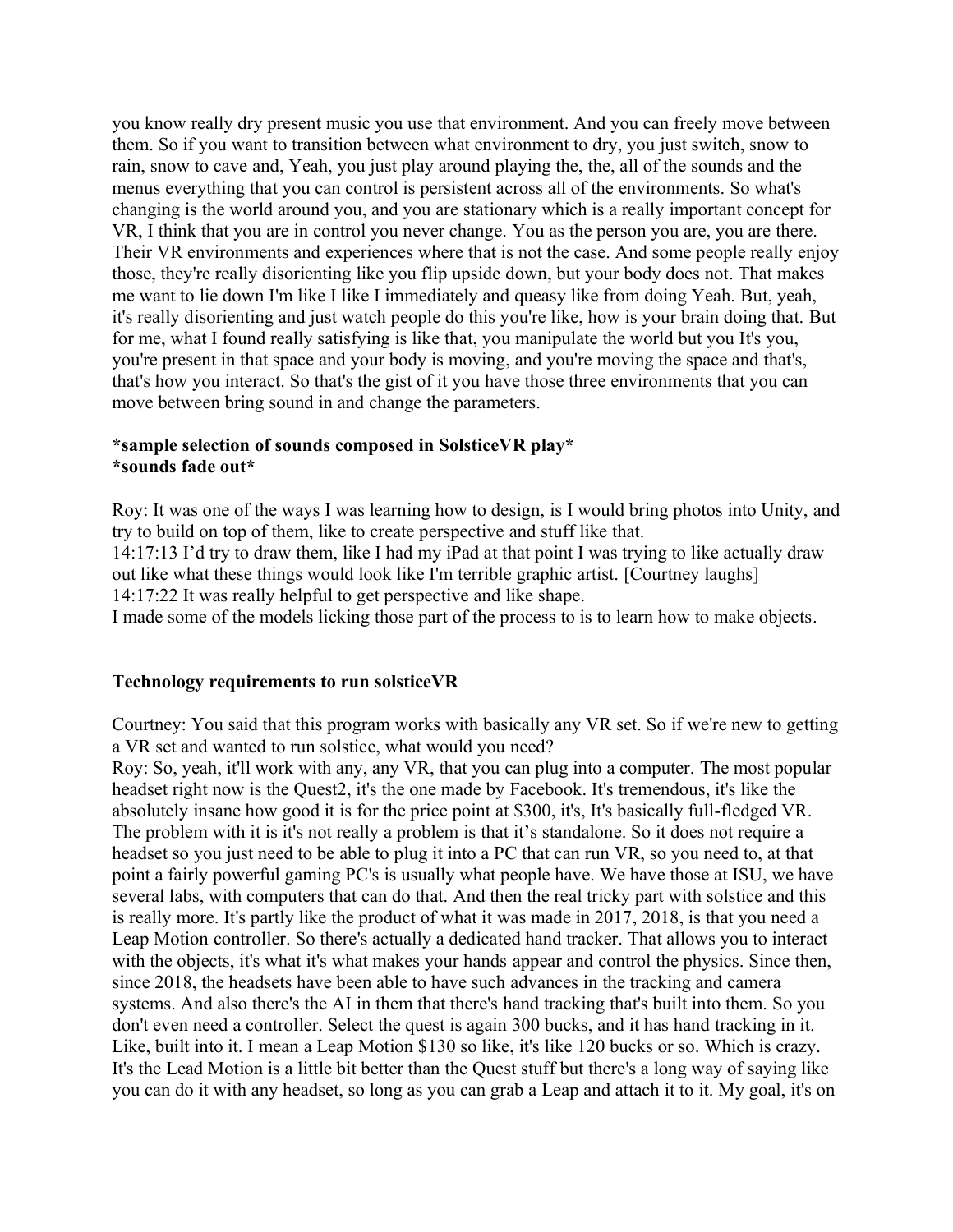my, my to do list is to to rebuild it. For the Quest, so that you, I mean it just be as simple as having, you know the the most ubiquitous headset and downloading it, and that's it. Just go. Kara: Alright, so future design on the way.

Roy: Yeah, I just need like 300 hours like just carve that out somewhere. [Kara laughs]

### **27:06 – Releasing solsticeVR to the public**

Kara: Yeah. So you went through and did multiple iterations and failures along the way and then you came out with this product solsticeVR. What was it like kind of sending that product out to the public?

Roy: Yeah, I mean at first I was really shy about it so I put on social media, like, hey, look I did this thing in my office and that actually fine, like I mean, I got a lot of good feedback and people were excited and stuff. I honestly I just didn't know how to do it, because I didn't know enough people at that point in the game industry basically or VR. I've met quite a few now, where, I can show things to people and I know like oh you're like, you work for Microsoft like you're a person and like you do this. So I've certainly talked to those people I've talked to the people at Leap Motion, that was really cool to see them. I think I made with their technology One of the most satisfying things is getting it out to composers. You know I've done a lot of demos and stuff and like galleries and things and lay people just use it and that's awesome. They're having fun. One of the things I really wanted to see what they would work is can I give this to someone who has like a PhD in writing music. And do they find it useful, like is this, did it work? And for the most part, yeah, like it's, it's worked pretty well and it's it's had some really interesting results I mean people have, you know, build little labs, like for themselves and their students you know in schools to to write music and generate content. And that's where it sort of works out it's also a product of that was like, just happening and then like COVID happened it was at this like tipping point and then everything's kind of back which I mean there's there's benefits to that like it's time to reevaluate and stuff and let technology change and redo redo

things but, yeah, it was, it was weird because I didn't really know what I was doing. But, yeah, Courtney: Well congratulations on that successful response like it sounds like the best possible outcome which is just something new and different interesting to you that became something well received by your colleagues and peers, you know,

Roy: Thanks! Like any sort of academic research it's not measured in, like, financial success or anything it's not you start to do it to do that. It is measured in like growth and exchange ideas, and, like, you know, pedagogy like getting students doing something different. And then, you know, then how can we leverage that to build a program and like, you know, until that kind of stuff here and try to create a space where this can continue.

## **Next directions in VR: The good, the bad and the ugly?**

Kara: Um, You've talked a little bit of some, you know, wanting to do some redesign to kind of catch up with some of the newer technology with the hand recognition software. What do you kind of see for the future of VR and music composition we can talk specifically about your program Solstice, Where do you see the future directions of the technology that you developed? Roy: Yeah, I think that we're looking at the, the emergence of an extraordinary disruptive technology that this is VR, and the marriage of it with augmented reality, which we haven't talked about which is just like the inverse where you overlay holograms and stuff like that is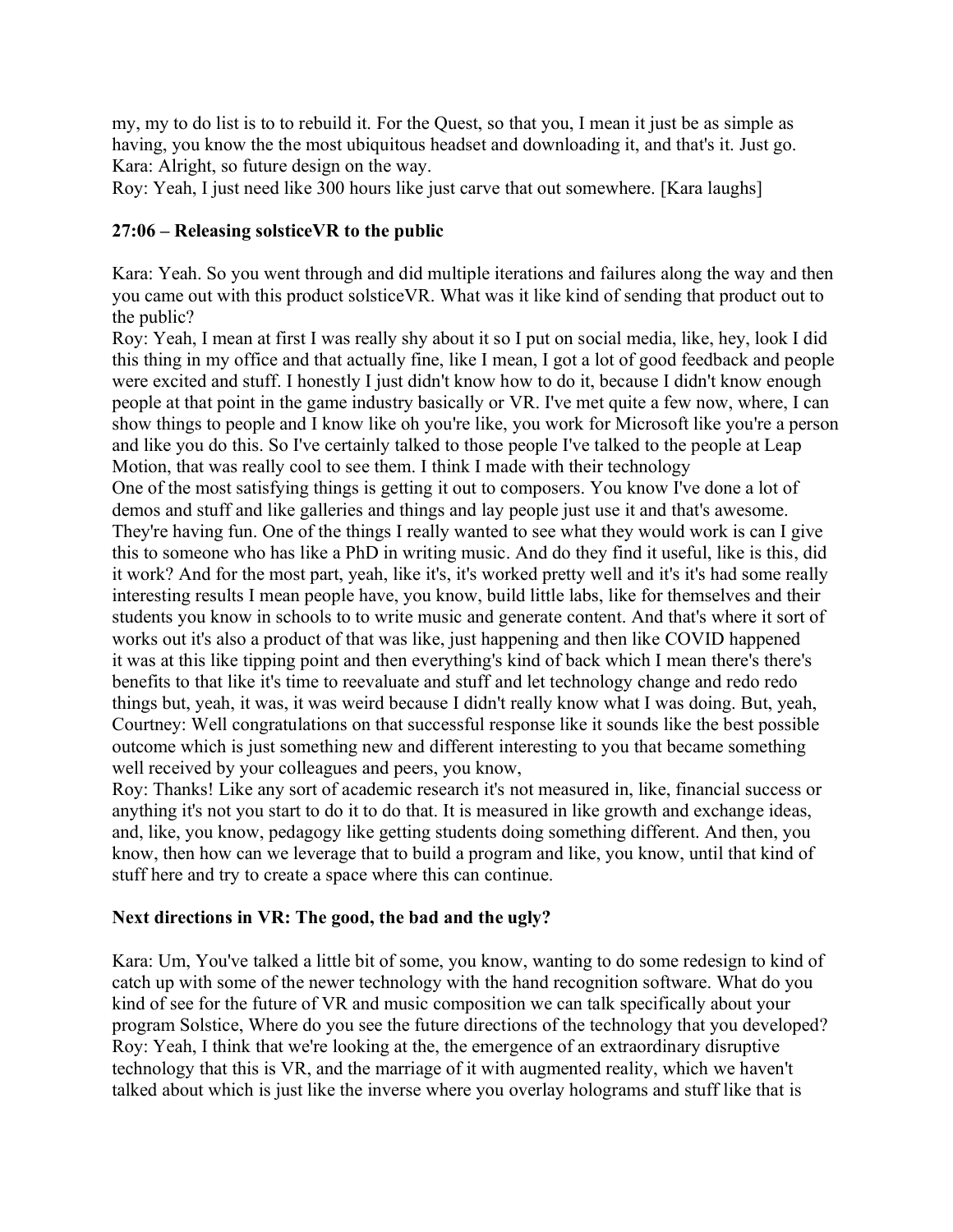what people sort of refer to as mixed reality so this idea that you can start moving into VR, but stop at a certain point so you can have virtual objects in your actual world. That technology exists already, it's \$10,000 like for a headset, so it's this [VR], in like 2013. So it's like we're not, we already like for what's what's coming and it's coming really fast Apple is starting to make a play into it, they're going to have a headset in maybe late 2021 or 2022, they're coming out with a headset, which once Apple adopts anything it's like,

Courtney: It goes off, yeah

Roy: it's over there so yeah it's just so user experience polished

Courtney: Yes, that's what they're best at for sure is UI [User experience].

Roy: like it's just going the iPhone is like a two-year-old can figure out an iPhone in 20 minutes like it's, it's so good. But it was like I see that technology, the, the, making it cheaper, faster, lighter. And then, making it so that you use it, augmenting your truly like changing your reality. Instead of virtual reality you do something like you diminish your reality you change you take away parts of it, and replace it with things that help you write help you create or bring people into your space so they can be there with you. we're not that far from that, I mean we're. I mean like literally you can do it now but I mean like from someone like me, people research it like within reasonable budgets not NASA, or something you know doing it, five years, tops from that being a thing. And just, it just becomes absolutely nutty, like what you can do then. Like when you can look down at your desk and see literally anything. What do you want to have there that you can control your environment, you can look down on a piece of music, and have it overlay, like all of the relevant data analysis on it, it recognizes its music and analyzes it for you. I mean that's possible now. So, just the disruptive that's the word right it's disruptive it's going to change the way we do things. It's inversely proportional with good and bad. Like the amount of good. it's gonna be. It's gonna be inversely proportional to the amount of bad, so there's going to be tremendous good, and that's what I'm so adamant about artists, being involved with this because I, I kind of joke like cynically it's like we don't make enough money to be evil, [Courtney laughs] like it's just like we're not like just we just want to make these guys, like, just to make good things and make things that are, are you know helpful, because there will be like lots of terrifying things I mean, because it's just the biometrics alone that you can get from wearing a headset your, your blood pressure, you're like, you know, your pulse like all this stuff is can be tracked. Like Zoom is is already like 20 years old man and I mean there are there things like there's one called Spatial IO, which is like it's Zoom, but you can be in a VR space someone can be on zoom on a wall but you and anyone else with a headset can be in a room where you're walking around together right and that already exists like that literally exists right now, and it is a couplehundred-dollar investment to get into it. Now, like I mean it's it's going to be the sort of thing that Amazon's going to give you a headset. Like, they're gonna like provide these things for people, because for free because they're going to be able to change what you see. And like it's just there's like this whole dystopian side to it but the power of it.

For good and creativity and teaching and healing and just like medicine and it's just profound It's very exciting, like the places that you can go with it. And again it's being committed to like constantly learning is it's it's just now the next thing it's like eye-tracking okay what is eyetracking how can we use eye-tracking. There's like brain computer interfaces like people are there these things for 200 bucks you can put on where you can think about doing something and it happens in VR.

Courtney: Wow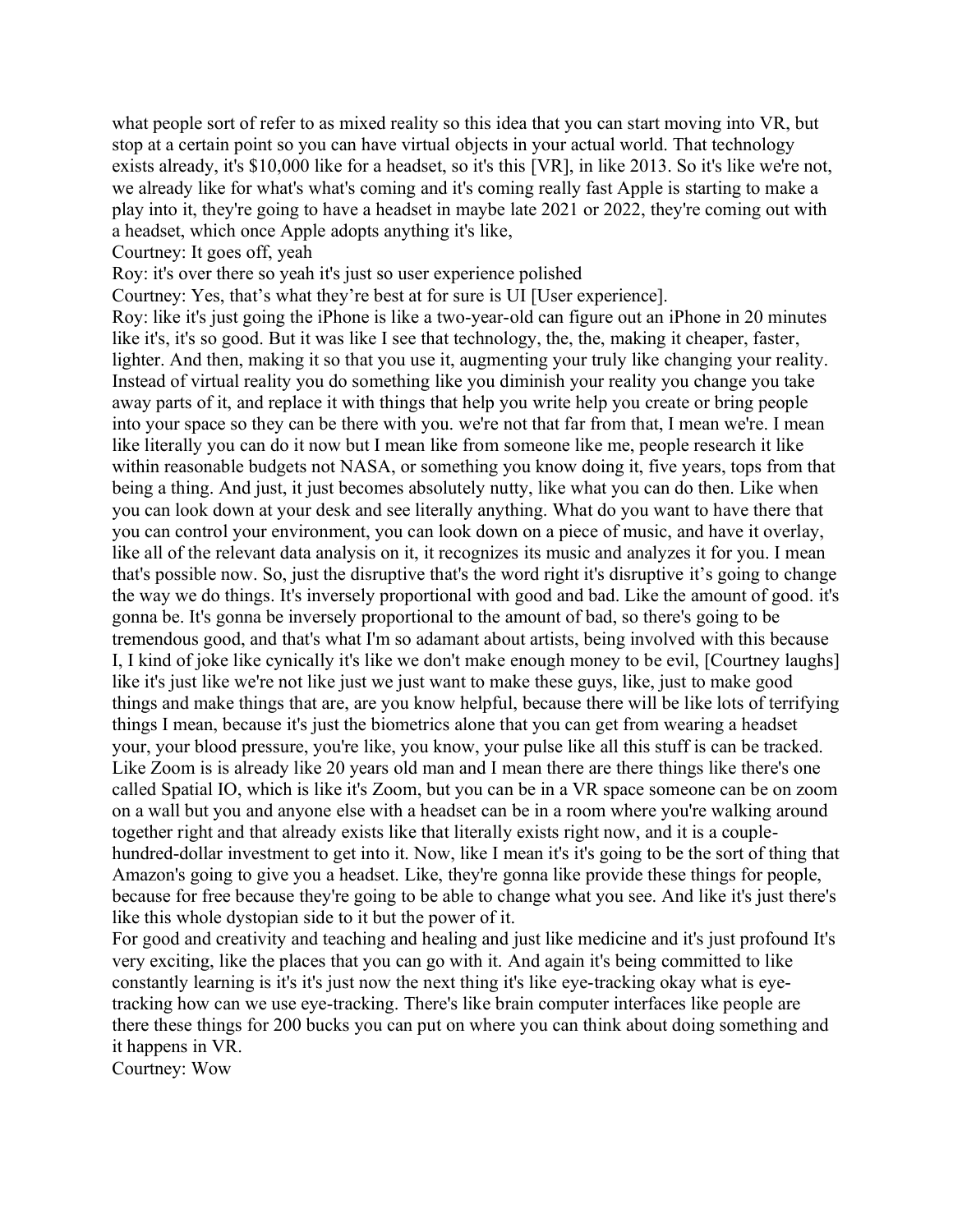Roy: That exists, it's like \$200 it's not i mean it's it's not inexpensive but it's like...like what? (laughs)

Courtney: That sounds like an episode of *Black Mirror*. That is so cool.

Roy: Yeah! You can go order one, and it's got it as a, as a developer kit that works in Unity that interfaces with your VR stuff already it's like, oh my gosh, it's like,

Courtney: Technology is exciting and scary at the same time [chuckles].

Roy: It is it is. But it's really, I think it's I try to focus on the beautiful like really found the cool things you could do.

Courtney: Yeah,

## **Social media shout out**

Kara: Yeah, we're about out of time, so I guess I wanted to give you an opportunity to give any shout outs to websites or Twitter or whatever if you want to promote any of your work. Roy: I'm also super bad at this. I'm on Twitter, I'm @roydmagnuson. I basically only tweet about politics sports and VR music occasionally. But you're welcome to follow me. I don't know how interesting it will be. Actually, I mean I use Facebook a lot begrudgingly at times but it's like linked into VR so tightly so you can find me in there a few like wonderful things Solsticevr.net is my website for the, for that and then

I think we're doing a lot of really cool things at ISU with, you know, CeMaST and relationships with that and creative technologies and school of music, which right we're pushing to develop a VR actual major, and possibly a master's degree right now

and it's just, I think I'm really excited about it ISU being a center for this kind of stuff, because there's literally no reason it shouldn't be. It's like we have the faculty that are interested It's just, it's, it's one of those things that we can own.

That is, is super cool. So, yeah, I guess that's my shout out.

But yeah, if anyone has questions I mean like, just this thing I tell people as a composer just talk to us like send me, send me an email. We're human beings I'm happy to chat about any of this.

Courtney: 14:31:37 You can find all the links to your SoundCloud as well as a link to the technologies program ISU on the website for Solstice VR, and that's solsticeVR.net.

Roy: If you go to the website to there's a couple of pieces by students on there too, which I think are really cool.

Courtney: Definitely listen to the site listeners and check out the software it's limitless it sounds like.

(outro music fades in)

Kara: Well, Thank you.

Courtney: Thank you so much for coming on today.

Roy: It was really fun.

Courtney: It was so much fun. This was a really, really interesting conversation like. Kara: It was great.

Courtney: It's crazy to think about the possibilities that are right on our campus.

Roy: Yeah, it's it's going to be nutty.

Courtney: Yeah.

# **End Credits**